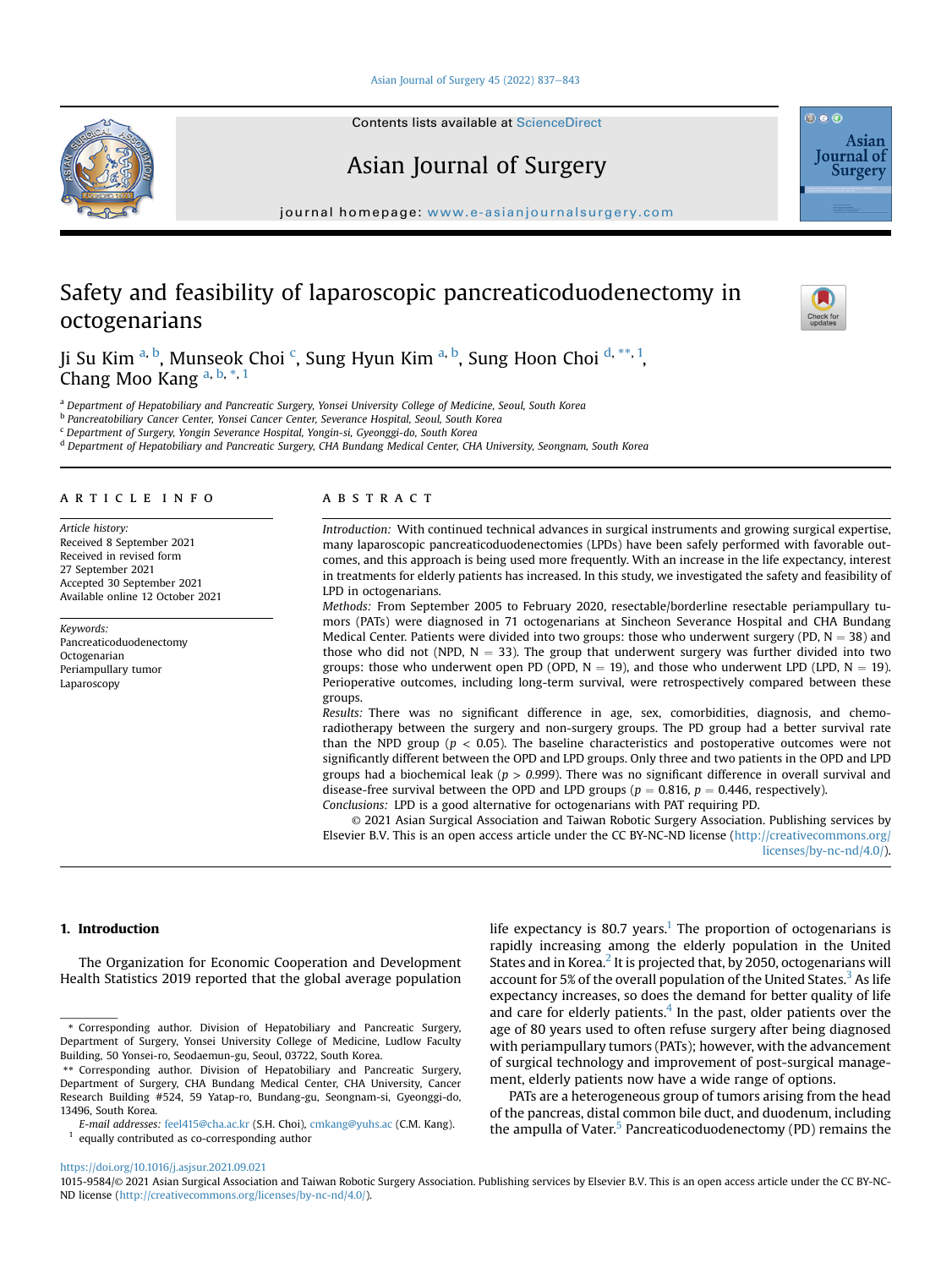standard surgical treatment for PATs. The age of patients undergoing PD is increasing with the increase in the number of elderly patients. $6$  Nevertheless, the underlying potential comorbidities should be considered while deciding the method of surgical intervention.

The usefulness and stability of open PDs (OPDs) in elderly patients has been demonstrated in many studies.<sup> $7-9$  $7-9$  $7-9$ </sup> With continued technical advances in surgical instruments and growing surgical expertise, many laparoscopic PDs (LPDs) have been safely performed with favorable outcomes; consequently, this approach is being used more frequently.<sup>10,[11](#page-6-1)</sup>

Few studies have compared LPD and OPD in elderly patients aged over 70 or 75 years<sup>[10](#page-6-0)[,12](#page-6-2),13</sup>; however, no study has investigated this comparison in octogenarians with PATs. In this study, we compared the outcomes of OPD and LPD in octogenarians diagnosed with resectable/borderline resectable PATs to evaluate the feasibility, safety, and oncological effectiveness of LPDs.

### 2. Materials and methods

#### 2.1. Data collection

This retrospective two institution cohort study included analysis of the medical records of patients with resectable/borderline resectable PATs at Sincheon Severance Hospital and CHA Bundang Medical Center from September 2005 to February 2020. Accordingly, 71 octogenarians were identified and included. The patients were divided into two groups, those who underwent surgery (PD group) and those who did not (NPD group) undergo surgery. Among the patients who underwent surgery, only those who received the pylorus-preserving pancreaticoduodenectomy were included in the study because our institution uses a surgical method that preserves the pylorus in most PD patients. The PD group was further divided into two groups, one which comprised patients who underwent OPDs and the other group which comprised those who underwent LPDs (Supplemental data).

Data were collected on patient demographics, operative variables, pathological findings, postoperative outcomes, and survival status of these patients. To assess and communicate a patient's preanesthesia medical comorbidities, the American Society of Anes-thesiologists (ASA) classification was used.<sup>[14](#page-6-4)</sup> The POSSUM scoring system was used to predict the morbidity and mortality owing to surgery in elderly patients. $15-17$  $15-17$  $15-17$  The POSSUM score was classified into four groups (A-D) according to the previous reports.<sup>[17](#page-6-6)</sup> The postoperative complications were graded according to the Clavien-Dindo classification system (minor complication: grades I-II; major complication: grades III-V).<sup>18</sup> The highest complication grade in each patient was considered the final overall complication grade. Postoperative pancreatic fistula (POPF) was defined according to the updated International Study Group of Pancreatic Fistula criteria established in 2016.<sup>19</sup> Delayed gastric emptying (DGE) was defined as the inability to tolerate oral intake, emesis, and the need for prokinetics or nasogastric tube decompression, with grades A, B, and C based on the presence and duration of each of these factors.<sup>[20](#page-6-9)</sup> The study was approved by the institutional review board of Sincheon Severance Hospital (approval number: 4-2020-0796).

#### 2.2. Statistical analysis

Chi-square test (or Fisher's exact test) and Student's t-test (or Mann-Whitney  $U$  test) were performed using SPSS 24.0 for Windows (SPSS Inc., Chicago, IL, USA). Continuous variables were tested using the Student's t-test or Mann-Whitney  $U$  test. Categorical variables were tested using the chi-square or Fisher's exact test. Data of continuous variables were expressed as mean  $\pm$  standard deviation (SD), whereas data of categorical variables were expressed as numbers (percentages). The Cox proportional hazards regression model was used for univariate and multivariate analyses. Significant variables on univariate analysis underwent multivariable analysis. Statistical significance was defined as  $p < 0.05$ . Median survival was estimated using the Kaplan–Meier method.

## 3. Results

#### 3.1. Baseline characteristics of all patients

[Table 1](#page-2-0) shows the clinicopathological characteristics of all patients. A total of 71 patients were divided into the NPD ( $N = 33$ ) and PD groups ( $N = 38$ ). Patients in the NPD group were older than those in the PD group ( $p = 0.003$ ). The NPD group had more male patients while the PD group had more female patients ( $p = 0.046$ ). There was no significant difference between the two groups in body mass index (BMI), preoperative carcinoembryonic antigen (CEA), preoperative carbohydrate antigen 19-9 (CA19-9), and tumor location ([Table 1](#page-2-0)). Regarding comorbidities, the PD group had more patients with diabetes mellitus (DM) than the NPD group  $(p = 0.040)$ . There was no significant difference between the two groups with regard to hypertension (HTN), coronary artery occlusive disease (CAOD), and cerebrovascular accident (CVA). The PD group had more patients with ASA score 3 (NPD vs. PD: 33.3% vs. 68.4%,  $p = 0.004$ ), whereas the NPD group had more patients with ASA score 2 (NPD vs. PD: 66.7% vs. 28.9%,  $p = 0.002$ ). There were no patients with ASA score 1 in either of the groups. The PD group had more patients with POSSUM score C (NPD vs. PD: 18.2% vs. 73.7%,  $p < 0.0001$ ), whereas the NPD group had more patients with POSSUM score B (NPD vs. PD: 78.8% vs. 18.4%, p < 0.0001). [Fig. 1](#page-2-1) shows the reasons for refusal of surgery in NPD. The most common reason for refusal of surgery in NPD was refusal of the guardians (43%).

### 3.2. Prognostic factors in overall survival

[Table 2](#page-3-0) shows the prognostic factors in overall survival. Among those variables, age [Hazard Ratio (HR): 1.114, 95% Confidence Interval (95% CI): 1.012-1.226,  $p^* = 0.028$ ], POSSUM score (HR: 0.230, 95% CI: 0.098-0.539,  $p^* = 0.001$ ), surgery (HR: 0.059, 95% CI: 0.018-0.198,  $p^* < 0.0001$ ), and surgical method (HR: 0.060, 95% CI: 0.014-0.259,  $p^* < 0.0001$ ) were the prognostic factors in overall survival in univariate analysis\*. Surgery was the only prognostic factor in overall survival in multivariate analysis\*\* (HR: 0.031, 95% CI: 0.003- 0.277,  $p^{**} = 0.002$ ).

# 3.3. Baseline characteristics of the patients by surgical method (LPD vs. OPD)

[Table 3](#page-3-1) shows the baseline characteristics of the patients using the surgical method. The PD group was divided into two groups: those who underwent OPDs ( $N = 19$ ) and those who underwent LPDs ( $N = 19$ ). [Table 3](#page-3-1) lists the baseline characteristics of the patients according to the surgical method. There was no significant difference in age, sex, BMI, comorbidities (HTN, DM, CAOD, and CVA), ASA score, POSSUM score, tumor location, pancreatic duct size and pancreas texture, and adjuvant chemotherapy between the LPD and OPD groups. There was no mortality at 90 days after surgery.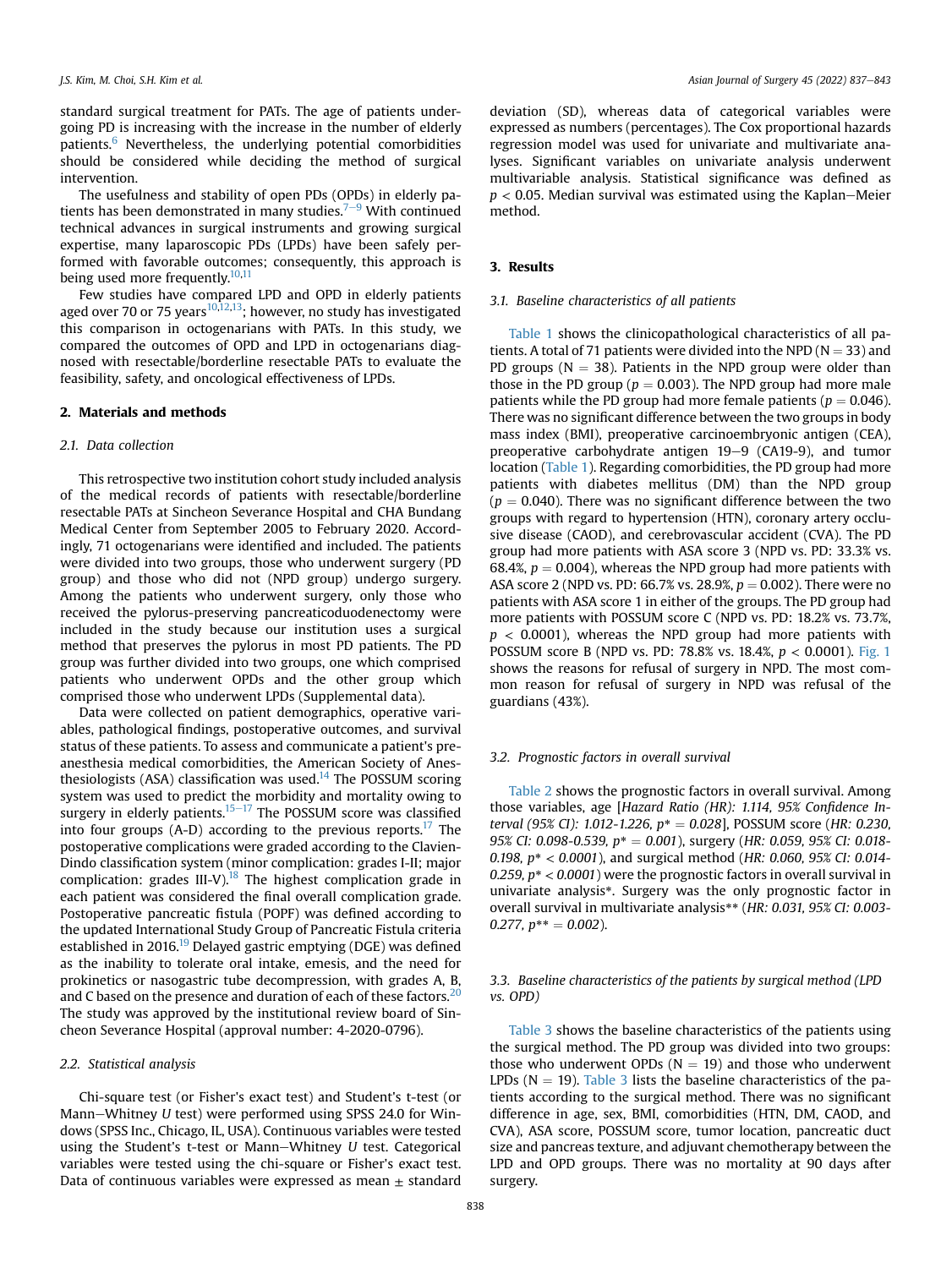#### <span id="page-2-0"></span>Table 1

Patients' clinicopathological characteristics.

| Variables                           | Number of patients ( $N = 71$ ) | $NPD (N = 33)$      | PD $(N = 38)$        | P value      |
|-------------------------------------|---------------------------------|---------------------|----------------------|--------------|
| Age, years, $mean \pm SD$           | $82 \pm 2.93$                   | $83.61 \pm 3.73$    | $81.39 \pm 1.37$     | 0.003        |
| Sex $(M: F)$ , n $(\%)$             | 34 (47.9):37 (52.1)             | 20 (60.6):13 (39.4) | 14 (36.8):24 (63.2)  | 0.046        |
| BMI, $\text{kg/m}^2$ mean $\pm$ SD  | $22.89 \pm 3.05$                | $22.52 \pm 2.99$    | $23.20 \pm 3.11$     | 0.353        |
| Comorbidity, n (%)                  |                                 |                     |                      | >0.999       |
| <b>HTN</b>                          | 48 (67.6)                       | 20(60.6)            | 28 (73.7)            | 0.311        |
| DM                                  | 22(31.0)                        | 6(18.2)             | 16(42.1)             | 0.040        |
| CAOD                                | 3(4.2)                          | 1(3.0)              | 2(5.3)               | >0.999       |
| <b>CVA</b>                          | 8(11.3)                         | 5(15.2)             | 3(7.9)               | 0.459        |
| ASA score, n (%)                    |                                 |                     |                      | 0.003        |
| 1                                   | $\mathbf{0}$                    | $\mathbf{0}$        | $\mathbf{0}$         |              |
| $\boldsymbol{2}$                    | 33 (46.5)                       | 22(66.7)            | 11(28.9)             | 0.002        |
| 3                                   | 37 (52.1)                       | 11(33.3)            | 26(68.4)             | 0.004        |
| $\overline{4}$                      | 1(1.4)                          | 0                   | 1(2.6)               | $\mathbf{1}$ |
| POSSUM score <sup>a</sup> , $n(\%)$ |                                 |                     |                      | $<$ 000.1    |
| $A(0-4%)$                           | $\mathbf{0}$                    | $\mathbf{0}$        | $\mathbf{0}$         |              |
| $B(5-14%)$                          | 33 (46.5)                       | 26 (78.8)           | 7(18.4)              | $<$ 000.1    |
| $C(15-49%)$                         | 34 (47.9)                       | 6(18.2)             | 28 (73.7)            | $<$ 000.1    |
| $D(50\% \text{ or more})$           | 4(5.6)                          | 1(3.0)              | 3(7.9)               | 0.618        |
| CEA, ng/mL, mean $\pm$ SD           | $3.40 \pm 3.67$                 | $4.05 \pm 4.63$     | $2.84 \pm 2.51$      | 0.187        |
| CA19-9, U/mL, mean $\pm$ SD         | $505.07 \pm 1312.44$            | $496.24 \pm 863.06$ | $512.74 \pm 1616.92$ | 0.890        |
| Tumor location, n (%)               |                                 |                     |                      | 0.274        |
| CBD                                 | 29(40.8)                        | 13 (39.4)           | 16(42.1)             | >0.999       |
| Pancreas                            | 21(29.6)                        | 7(21.2)             | 14(36.8)             | 0.196        |
| AoV                                 | 16(22.5)                        | 10(30.3)            | 6(15.8)              | 0.166        |
| Duodenum                            | 5(7.0)                          | 3(9.1)              | 2(5.3)               | 0.658        |
| Resectability, n (%)                |                                 |                     |                      | >0.999       |
| Resectable                          | 70 (98.6)                       | 33 (100)            | 37 (97.4)            |              |
| Borderline                          | 11(0.4)                         | 0                   | 1(2.6)               |              |
| Surgery, n (%)                      |                                 |                     |                      | >0.999       |
| No surgery                          | 33 (46.4)                       | 33 (100)            | $\bf{0}$             |              |
| Open surgery                        | 19(26.8)                        | 0                   | 19(50)               |              |
| Laparoscopic                        | 19(26.8)                        | $\bf{0}$            | 19(50)               |              |
| Chemotherapy, n (%)                 | 13(18.3)                        |                     |                      | >0.999       |
| Palliative                          |                                 | 4(12.1)             | $\mathbf{0}$         |              |
| Adjuvant                            |                                 | 0                   | 9(23.7)              |              |

<span id="page-2-2"></span>BMI, body mass index; HTN, hypertension; DM, diabetes mellitus; CAOD, carotid artery occlusive disease; CVA, cerebrovascular accident; CBD, common bile duct; AoV, ampulla of Vater; CEA, carcinoembryonic antigen, CA, carbohydrate antigen, NPD, non-pancreaticoduodenectomy; PD, pancreaticoduodenectomy; SD, standard deviation.  $a<sup>a</sup>$  POSSUM score was classified four group (A-D) according to the previous reports.

<span id="page-2-1"></span>

Fig. 1. Reasons for refusal of surgery in NPD NPD, non-pancreaticoduodenectomy.

# 3.4. Comparison between OPD and LPD in postoperative complications

[Table 4](#page-4-0) shows postoperative complications according to the surgical method. There was no significant difference in postoperative complications between the two groups. Most patients had no POPF in either group (78.9% vs. 78.9%,  $p > 0.999$ ). Only three patients of OPD and two patients of LPD groups, respectively, had a biochemical leak ( $p > 0.999$ ). One patient in the LPD group had a Grade C POPF ( $p > 0.999$ ), and one patient in the OPD group and two patients in the LPD group had a major complication ( $\geq$ Grade III,  $p > 0.999$ ). The other postoperative complications were not significantly different between the two groups.

One major complication of the OPD group was postoperative acute kidney injury, which was treated in the intensive care unit. There were two cases of major complications in the LPD group. One patient had a drainage catheter with POPF grade B and the other who had POPF grade C was treated in an intensive care unit for postoperative bleeding. The operation time in the LPD group was longer than that in the OPD group (338  $\pm$  53.01 vs. 441  $\pm$  61.87 min,  $p < 0.0001$ ). The amount of intraoperative blood loss was not significantly different between the OPD and LPD groups ( $p = 0.102$ ). There was no significant difference in the length of hospital stay between the two groups ( $p = 0.885$ ).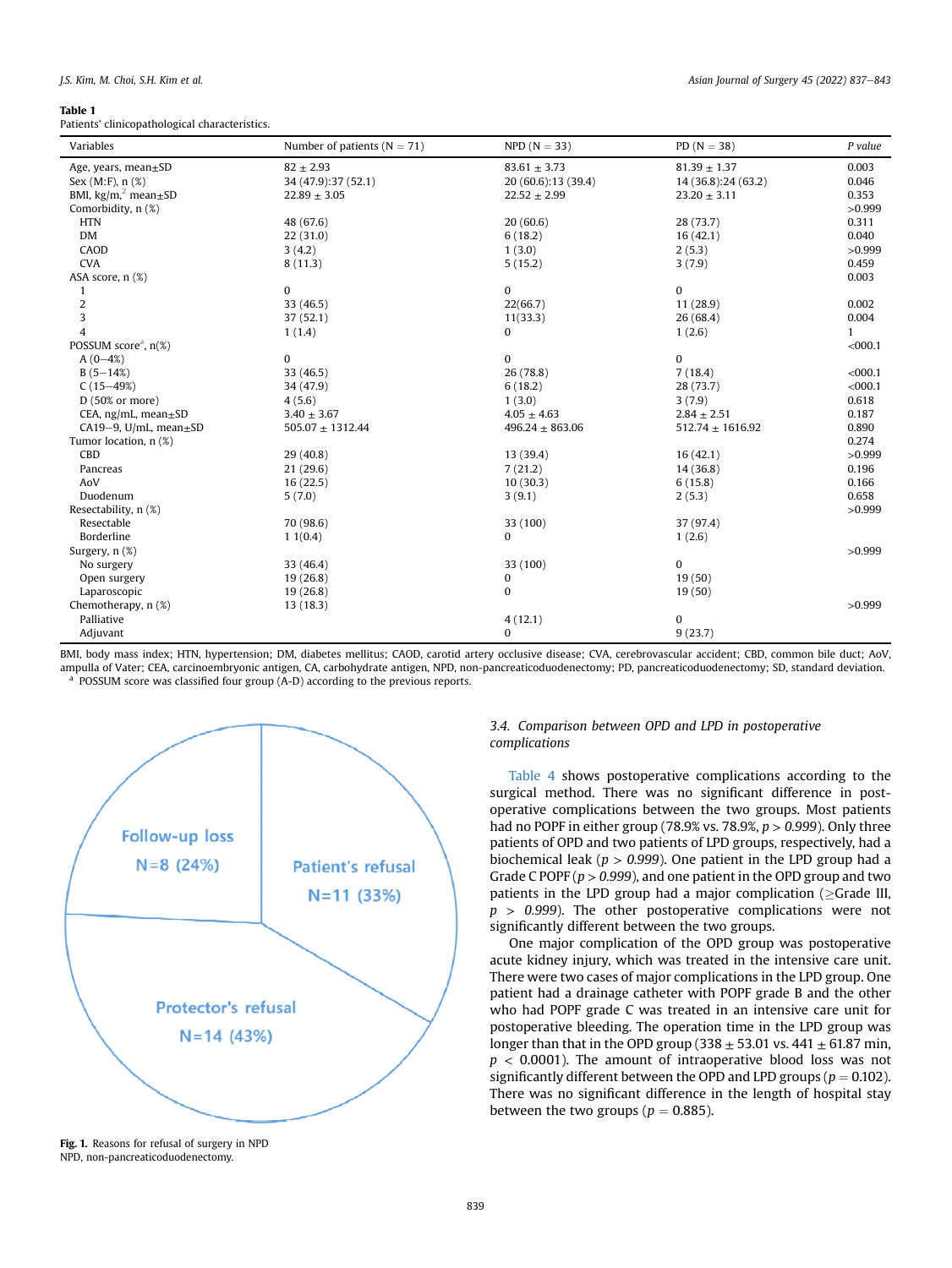#### <span id="page-3-0"></span>Table 2

Prognostic factors in overall survival.

| Variables                     |           | Univariate Analysis |                |           | Multivariate Analysis |                |  |
|-------------------------------|-----------|---------------------|----------------|-----------|-----------------------|----------------|--|
|                               | <b>HR</b> | 95% CI              | P <sup>a</sup> | <b>HR</b> | 95% CI                | P <sub>b</sub> |  |
| Age<br>Sex                    | 1.114     | $1.012 - 1.226$     | 0.028          | 0.958     | $0.850 - 1.079$       | 0.477          |  |
| M vs. F<br>ASA score          | 0.823     | $0.404 - 1.676$     | 0.592          | 1.535     | $0.695 - 3.390$       | 0.290          |  |
| 2 vs. 3<br>POSSUM score       | 0.459     | $0.210 - 1.002$     | 0.051          | 1.057     | $0.340 - 3.290$       | 0.923          |  |
| $<$ 15 vs. >15<br>Surgery     | 0.230     | $0.098 - 0.539$     | 0.001          | 1.761     | $0.454 - 6.831$       | 0.414          |  |
| No vs. Yes<br>Surgical method | 0.059     | $0.018 - 0.198$     | < 0.0001       | 0.031     | $0.003 - 0.277$       | 0.002          |  |
| Open vs. Lap<br>Chemotherapy  | 0.060     | $0.014 - 0.259$     | < 0.0001       | 0.991     | $0.086 - 11.448$      | 0.994          |  |
| No vs. Yes                    | 0.691     | $0.241 - 1.979$     | 0.491          | 1.202     | $0.385 - 3.750$       | 0.751          |  |

M male, F female, CEA carcinoembryonic antigen, CA carbohydrate antigen.

<span id="page-3-2"></span><sup>a</sup> Univariate analysis.

<span id="page-3-3"></span>**b** Multivariate analysis.

#### <span id="page-3-1"></span>Table 3

Patients' baseline characteristics by surgical method.

| Variables                          | OPD $(n = 19)$   | LPD $(n = 19)$   | P value |
|------------------------------------|------------------|------------------|---------|
| Age, years, mean $\pm$ SD          | $81 \pm 1.07$    | $81 + 1.64$      | 0.729   |
| Sex (M:F), n (%)                   | 7:12 (36.8:63.2) | 7:12 (36.8:63.2) | >0.999  |
| BMI, $\text{kg/m}^2$ mean $\pm$ SD | $23.24 \pm 3.14$ | $23.17 \pm 3.17$ | >0.999  |
| Comorbidity, n (%)                 |                  |                  |         |
| <b>HTN</b>                         | 13 (68.4)        | 15 (78.9)        | 0.461   |
| DM                                 | 7(36.8)          | 9(47.4)          | 0.511   |
| CAOD                               | 2(10.5)          | 0(0)             | 0.486   |
| <b>CVA</b>                         | 0(0)             | 3(15.8)          | 0.230   |
| ASA score, n (%)                   |                  |                  | 0.728   |
| 1                                  | 0(0)             | 0(0)             |         |
| $\overline{2}$                     | 6(31.6)          | 5(26.3)          | >0.999  |
| 3                                  | 12(63.2)         | 14(73.7)         | 0.728   |
| 4                                  | 1(5.3)           | 0(0)             | 1       |
| POSSUM score, n(%)                 |                  |                  | 0.539   |
| A                                  | $\Omega$         |                  |         |
| B                                  | 2(10.5)          | 5(26.3)          | 0.405   |
| C                                  | 15 (78.9)        | 13 (68.4)        | 0.714   |
| D                                  | 2(10.5)          | 1(5.3)           | >0.999  |
| Tumor location, n (%)              |                  |                  | >0.999  |
| <b>CBD</b>                         | 5(26.3)          | 11(57.9)         | 0.099   |
| Pancreas                           | 11 (57.9)        | 4(21.1)          | 0.091   |
| AoV                                | 2(10.5)          | 3(15.8)          | >0.999  |
| Duodenum                           | 1(5.3)           | 1(5.3)           | >0.999  |
| PD size, mm, mean±SD               | $4.25 \pm 2.94$  | $4.16 \pm 3.02$  | 0.935   |
| Pancreas texture, n (%)            |                  |                  | 0.391   |
| Soft                               | 10 (76.9)        | 13 (72.2)        | 0.508   |
| Intermediate                       | 1(7.7)           | 0(0)             | >0.999  |
| Hard                               | 2(15.4)          | 5(27.8)          | 0.405   |
| Adjuvant chemotherapy, n (%)       | 5(26.3)          | 4(21.1)          | >0.999  |
| Ninety-day mortality               | $\Omega$         | 0                |         |

BMI, body mass index; HTN, hypertension; DM, diabetes mellitus; CAOD, carotid artery occlusive disease; CVA, cerebrovascular accident; CBD, common bile duct; AoV, ampulla of Vater; PD, pancreatic duct; OPD, open pancreaticoduodenectomy; LPD, laparoscopic pancreaticoduodenectomy; SD, standard deviation.

# 3.5. Comparison of short-term oncological outcomes between OPD and LPD

[Table 5](#page-4-1) shows oncological outcomes according to the surgical method. There was no significant difference in the diagnosis ( $p = 0.116$ ). There was no significant difference in cell differentiation; positive lymph node (LN), retrieved LN, and resection (R) status; perineural invasion; and lymphovascular invasion.

## 3.6. Improved survival in octogenarians who underwent pancreaticoduodenectomy

[Fig. 2](#page-4-2) shows the Kaplan–Meier survival curve of overall survival (OS) (NPD vs. PD). The PD group had a better survival rate than the NPD group ( $p < 0.05$ ). The mean survival of the NPD group was 11.91  $\pm$  1.29 months (95% CI: 9.38–14.45), and the mean survival of the PD group was  $43.04 \pm 6.54$  months (95% CI: 30.21–55.86).

# 3.7. No significant difference in survival and recurrence between LPD and OPD

[Figs. 3 and 4](#page-5-7) show the Kaplan–Meier survival curves of OS and disease-free survival (DFS) (OPD vs. LPD). There was no significant difference between the OPD and LPD groups in the Kaplan–Meier survival curves of OS and DFS ( $p = 0.816$ ,  $p = 0.446$ ). The mean survival of the LPD group was  $43.00 \pm 6.96$  months (95% CI:  $29.37-56.64$ ), and the mean survival of the OPD group was  $31.47 \pm 2.92$  months (95% CI: 25.76-37.19).

## 4. Discussion

With increasing patient age, there is an increase in the number of older patients with PATs undergoing  $PD<sub>1</sub><sup>21,22</sup>$  $PD<sub>1</sub><sup>21,22</sup>$  $PD<sub>1</sub><sup>21,22</sup>$  In the past, age over 80 years was considered a risk factor; hence, these patients would avoid surgery. However, with improvement in the quality of life and advances in health examination techniques, treatments, and patient management, the numbers of healthy elderly patients are increasing. Therefore, we now need to reconsider whether such procedures are a contraindication for patients based on age alone.

Few studies have compared LPD and OPD in elderly patients aged over 70 or 75 years.<sup>[10](#page-6-0),[12](#page-6-2)[,13](#page-6-3)</sup> Shin et al reported a study comparing LPD and OPD in elderly patients over 70 years of age using propensity-score matching analysis. There was no significant difference in the three-year OS and DFS rates between the LPD and OPD groups (OS: 68.8% vs. 83.2%,  $p = 0.383$ ; DFS: 53.3% vs. 65.6%,  $p = 0.71$ .<sup>13</sup> Chapman et al reported that the median OS was significantly longer in the LPD group aged over 75 years (19.8 vs. 15.6 months,  $p = 0.022$ ).<sup>[10](#page-6-0)</sup> However, there are no reports comparing LPD and OPD in octogenarians.

In this study, it was successfully demonstrated that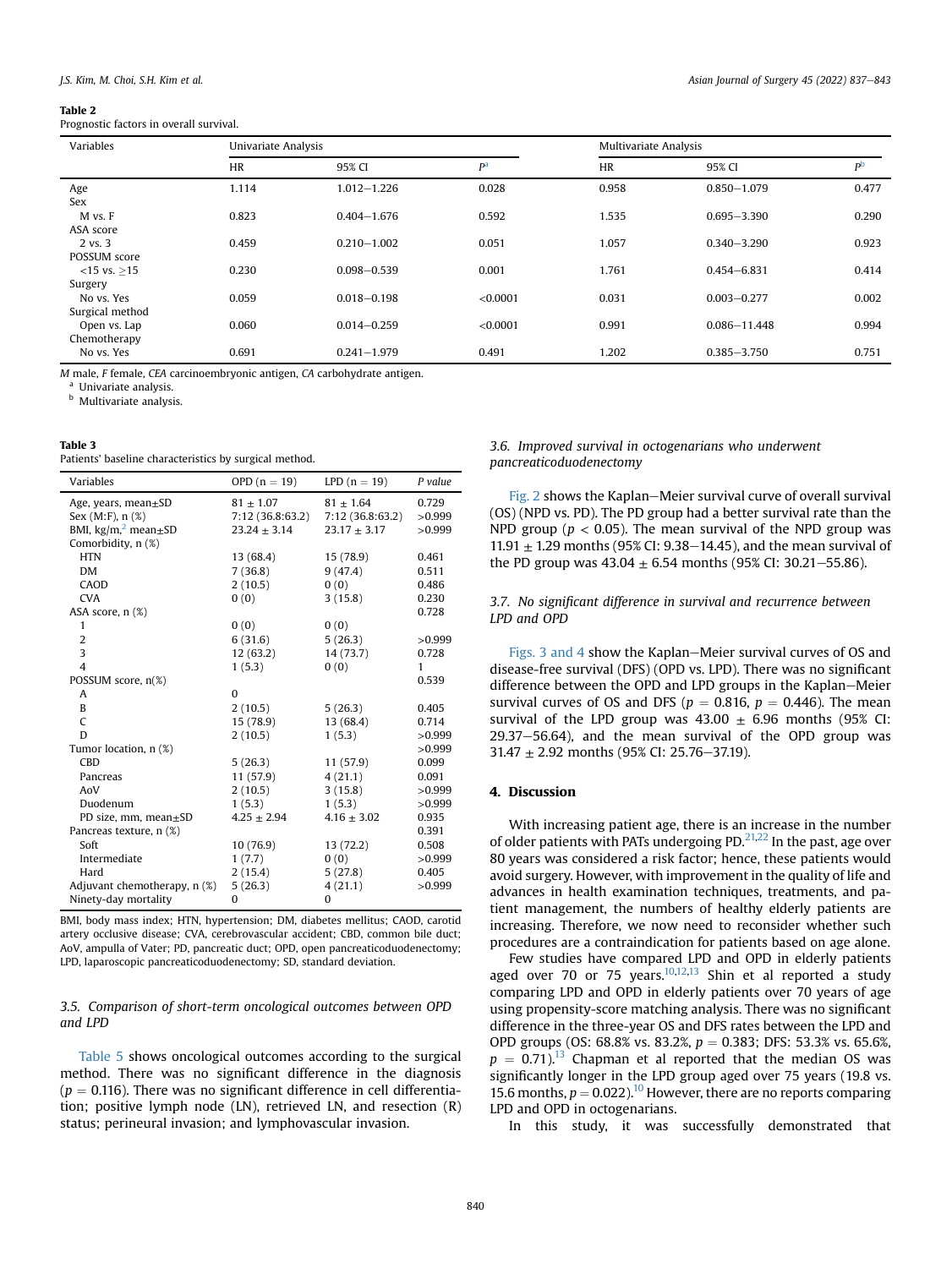#### <span id="page-4-0"></span>Table 4

Postoperative complications by surgical method.

| Variables                                        | OPD $(n = 19)$   | $LPD(n = 19)$    | P value  |
|--------------------------------------------------|------------------|------------------|----------|
| POPF, $n$ $(\%)$                                 |                  |                  | >0.999   |
| No POPF                                          | 15 (78.9)        | 15(78.9)         | >0.999   |
| Biochemical leak                                 | 3(15.8)          | 2(10.5)          | >0.999   |
| Grade B                                          | 1(5.3)           | 1(5.3)           | >0.999   |
| Grade C                                          | 0(0)             | 1(5.3)           | >0.999   |
| Biliary leak, n (%)                              | 1(5.3)           | 0(0)             | >0.999   |
| DGE, $n$ $(\%)$                                  | 2(10.5)          | 2(10.5)          | >0.999   |
| Bleeding, $n$ $(\%)$                             | 1(5.3)           | 1(5.3)           | >0.999   |
| Abscess, $n$ $(\%)$                              | 1(5.3)           | 0(0)             | >0.999   |
| Ascites, $n$ $(\%)$                              | 1(5.3)           | 0(0)             | >0.999   |
| Wound, $n$ $(\%)$                                | 1(5.3)           | 1(5.3)           | >0.999   |
| Major complication, $n$ (%) ( $>C$ -D grade III) | 1(5.3)           | 2(10.5)          | >0.999   |
| Operation time, min, mean $\pm$ SD               | $338 \pm 53.01$  | $441 \pm 61.87$  | < 0.0001 |
| Intraoperative blood loss, ml, $mean \pm SD$     | $518 \pm 461.45$ | $325 \pm 198.78$ | 0.102    |
| Intraoperative transfusion, n (%)                | 1(5.3)           | 1(5.3)           | >0.999   |
| Hospital stay, days, mean $\pm$ SD               | $27 \pm 19.58$   | $28 \pm 18.81$   | 0.885    |

POPF, postoperative pancreatic fistula; DGE, delayed gastric emptying; C-D grade, Clavien-Dindo classification system; OPD, open pancreaticoduodenectomy; LPD, laparoscopic pancreaticoduodenectomy; SD, standard deviation.

<span id="page-4-1"></span>

| ×<br>. . | н<br>۹ | $\sim$ | ٧ |
|----------|--------|--------|---|
|          |        |        |   |

Oncological outcomes by surgical method.

| Variables                      | OPD $(n = 19)$ | $LPD(n = 19)$  | P value      |
|--------------------------------|----------------|----------------|--------------|
| Diagnosis, n (%)               |                |                | 0.116        |
| <b>PDAC</b>                    | 6(31.6)        | 2(10.5)        | 0.232        |
| <b>IPMN</b>                    | 5(26.3)        | 1(5.3)         | 0.180        |
| <b>NET</b>                     | 0(0)           | 1(5.3)         | 1            |
| AoV cancer                     | 2(10.5)        | 3(15.8)        | >0.999       |
| CBD cancer                     | 5(26.3)        | 11(57.9)       | 0.099        |
| Duodenal cancer                | 1(5.3)         | 1(5.3)         | >0.999       |
| Cell differentiation, n (%)    |                |                | 0.277        |
| Well                           | 4(21.1)        | 0(0)           | $\mathbf{1}$ |
| Moderate                       | 10(52.6)       | 13 (68.4)      | 0.508        |
| Poorly                         | 2(10.5)        | 2(10.5)        | >0.999       |
| Unknown                        | 3(15.8)        | 4(21.1)        | >0.999       |
| Positive LN, n (%)             | $0[0-2]$       | $0[0-2]$       | 0.893        |
| Retrieved LN, n (%)            | $10[7 - 18]$   | $10.5[6 - 16]$ | 0.730        |
| R status, $n$ $(\%)$           |                |                | >0.999       |
| R <sub>0</sub>                 | 16 (84.2)      | 16 (84.2)      |              |
| R <sub>1</sub>                 | 3(15.8)        | 3(15.8)        |              |
| Perineural invasion, n (%)     |                |                | 0.800        |
| No                             | 6(31.6)        | 6(27.8)        |              |
| Yes                            | 13 (68.4)      | 13 (72.2)      |              |
| Lymphovascular invasion, n (%) |                |                | 0.800        |
| No                             | 13 (68.4)      | 13 (72.2)      |              |
| Yes                            | 6(31.6)        | 6(27.8)        |              |

PDAC, pancreatic ductal adenocarcinoma; IPMN, intraductal papillary mucinous neoplasm; NET, neuroendocrine tumor; AoV, ampulla of Vater; CBD, common bile duct; OS, overall survival; DFS, disease-free survival; LN, lymph node; OPD, open pancreaticoduodenectomy; LPD, laparoscopic pancreaticoduodenectomy; R, residual tumor.

octogenarians who underwent surgery had better prognosis than those who did not undergo surgery, although there was no significant difference in the clinicopathological characteristics between the two groups. In both the PD and NPD groups, not many patients received additional treatment; a possible explanation for this could be that the burden of chemotherapy in elderly patients was high; hence, there were not many cases of chemotherapy observed in the groups.

Guardians of octogenarians often refuse to undergo surgery in consideration of the patient's age. In the past, the quality of life of elderly patients was low, dependence on protectors was high, and life expectancy was not high. However, as the average life expectancy has increased and the quality of life has improved in recent years, the number of independent and healthy elderly patients among octogenarians is increasing. Octogenarians often want to

<span id="page-4-2"></span>

Fig. 2. Kaplan–Meier survival curve of overall survival (NPD vs. PD) NPD, non-pancreaticoduodenectomy; PD, pancreaticoduodenectomy.

undergo surgery on their own. In this data, it is believed that this is why the NPD group has many low ASA and POSSUM scores. The number of patients in the PD group has increased relatively recently, and despite the high ASA and POSSUM scores, the number of patients undergoing surgery has increased owing to the patient's high degree of willingness for surgery.

One of the major reasons for reluctance of elderly patients to undergo surgery is the concern for potential postoperative complications, challenges of recovery, and short life expectancy. However, several studies have reported that there is no difference in the risk of complications or prognosis between the elderly and young patients. $23-25$  $23-25$  $23-25$  Beltrame et al reported that complication rates (young vs. elderly; 40% vs. 43%) and overall median survival (young vs. elderly; 21 vs. 19 months) were not significantly different between the elderly ( $\geq$ 80 years old) and young (<80 years old) patients ( $p = 0.86$ ).<sup>2</sup>

In the past, open surgery was of choice when performing surgery in elderly patients. Most of the elderly patients had to undergo open surgery since it reduced the operation time and amount of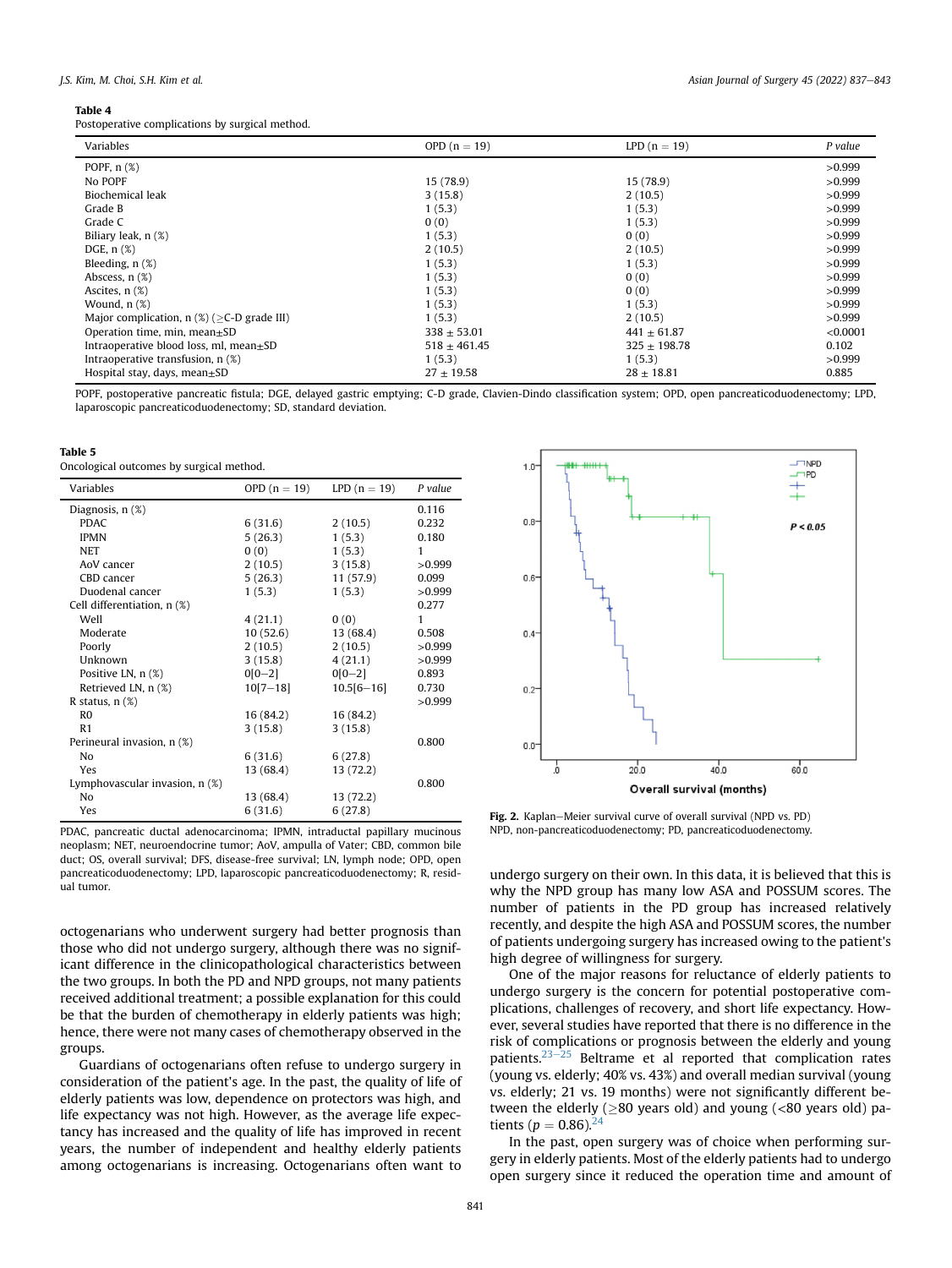<span id="page-5-7"></span>

Fig. 3. Kaplan-Meier survival curve of overall survival (OPD vs. LPD) OPD, open pancreaticoduodenectomy; LPD, laparoscopic pancreaticoduodenectomy.



Fig. 4. Kaplan-Meier survival curve of disease-free survival (OPD vs. LPD) OPD, open pancreaticoduodenectomy; LPD, laparoscopic pancreaticoduodenectomy.

blood loss. It also helped to perform the operation efficiently. However, with the advancement of technology and the increased number of skilled laparoscopic surgeons, LPD procedures are safer with lesser operation time and amount of blood loss than OPD.<sup>[12](#page-6-2)[,13](#page-6-3)</sup> Further, LPD resulted in less severe wounds and lesser pain after surgery than OPD. $^{26,27}$  $^{26,27}$  $^{26,27}$  $^{26,27}$  Therefore, LPD can be good for pain relief and rapid recovery after surgery in elderly patients. This information calls for a change in the perspective of open and laparoscopic surgeries in elderly patients.

In our study, although the patients in the NPD group were relatively younger than those in the PD group, the latter were considered to have a higher risk with high ASA and POSSUM scores. One patient showed Grade C POPF in the LPD group. A patient treated in the intensive care unit recovered from multiple organ failure after hemostasis and embolization by duodenoejunostomy site bleeding and central pancreatic artery bleeding after LPD following CBD cancer. And the operation time was relatively long and there were more cases with complications in the LPD group than the OPD group. Because LDP contains more initial experience of the operator than OPD.

This study has several considerable limitations owing to its retrospective design. Because LPD in elderly patients was introduced relatively recently; there was no choice but to compare a small group of patients. Although data from two institutions were analyzed to compensate for the small number of patients, the samples were not large enough. In the future, LPD will be applied to more patients, and it is expected that further studies will include larger patient cohorts. Since the sample size in this study was small, the benign and malignant tumors were not distinguished, and there was no significant difference in distribution. If the number of target groups were higher, this would be a good study to compare the prognosis of the two surgical methods by distinguishing between the malignant and benign tumors. Multicenter studies based on more experience and information are hence needed in the future.

## 5. Conclusions

PD can improve survival outcomes in octogenarian patients with PATs, and LPD is a feasible, safe, and oncologically effective surgical approach even in octogenarians. However, LPD does not appear to have a clear clinical advantage over OPD; therefore, further research in this area is warranted. To this end, it is thought that in operable octogenarians, laparoscopic and open surgery can be properly adjusted for safe PD procedures according to the condition of the patient, desires of the patient or guardian, and the preference of the surgeon.

# Declaration of competing interest

Drs. Ji Su Kim, Munseok Choi, Sung Hyun Kim, Sung Hoon Choi, Chang Moo Kang declare no conflict of interest for this article.

## Acknowledgements

We would like to thank Editage ([www.editage.co.kr](http://www.editage.co.kr)) for English language editing.

## References

- <span id="page-5-0"></span>1. OECD health statistics. OECD. Stat; 2019. Available from [https://stats.oecd.org/](https://stats.oecd.org/Index.aspx?ThemeTreeId=9) [Index.aspx?ThemeTreeId](https://stats.oecd.org/Index.aspx?ThemeTreeId=9)=[9.](https://stats.oecd.org/Index.aspx?ThemeTreeId=9)
- <span id="page-5-1"></span>2. 2018 Population and Housing Census. Statistics korea. Available from [http://](http://kostat.go.kr/portal/eng/pressReleases/8/7/index.board) [kostat.go.kr/portal/eng/pressReleases/8/7/index.board](http://kostat.go.kr/portal/eng/pressReleases/8/7/index.board); 2018.
- <span id="page-5-2"></span>3. Werner CA. The Older Population: 2010[. United States Census Bureau 2011;](http://refhub.elsevier.com/S1015-9584(21)00609-6/sref3) [2011](http://refhub.elsevier.com/S1015-9584(21)00609-6/sref3).
- <span id="page-5-3"></span>4. [Mathers CD, Stevens GA, Boerma T, White RA, Tobias MI. Causes of interna](http://refhub.elsevier.com/S1015-9584(21)00609-6/sref4)[tional increases in older age life expectancy.](http://refhub.elsevier.com/S1015-9584(21)00609-6/sref4) Lancet.  $2015;385(9967);540-548$  $2015;385(9967);540-548$ .
- <span id="page-5-5"></span><span id="page-5-4"></span>5. [Fernandez-Cruz L. In: Holzheimer RGMJ, ed.](http://refhub.elsevier.com/S1015-9584(21)00609-6/sref5) Periampullary Carcinoma. 2001.
- 6. [Etzioni DA, Liu JH, Maggard MA, Ko CY. The aging population and its impact on](http://refhub.elsevier.com/S1015-9584(21)00609-6/sref6) [the surgery workforce.](http://refhub.elsevier.com/S1015-9584(21)00609-6/sref6) Ann Surg. 2003;238(2):170-[177](http://refhub.elsevier.com/S1015-9584(21)00609-6/sref6).
- <span id="page-5-6"></span>7. [Ito Y, Kenmochi T, Irino T, et al. The impact of surgical outcome after pan](http://refhub.elsevier.com/S1015-9584(21)00609-6/sref7)[creaticoduodenectomy in elderly patients.](http://refhub.elsevier.com/S1015-9584(21)00609-6/sref7) World J Surg Oncol. 2011;9:102.
- 8. [Melis M, Marcon F, Masi A, et al. The safety of a pancreaticoduodenectomy in](http://refhub.elsevier.com/S1015-9584(21)00609-6/sref8)